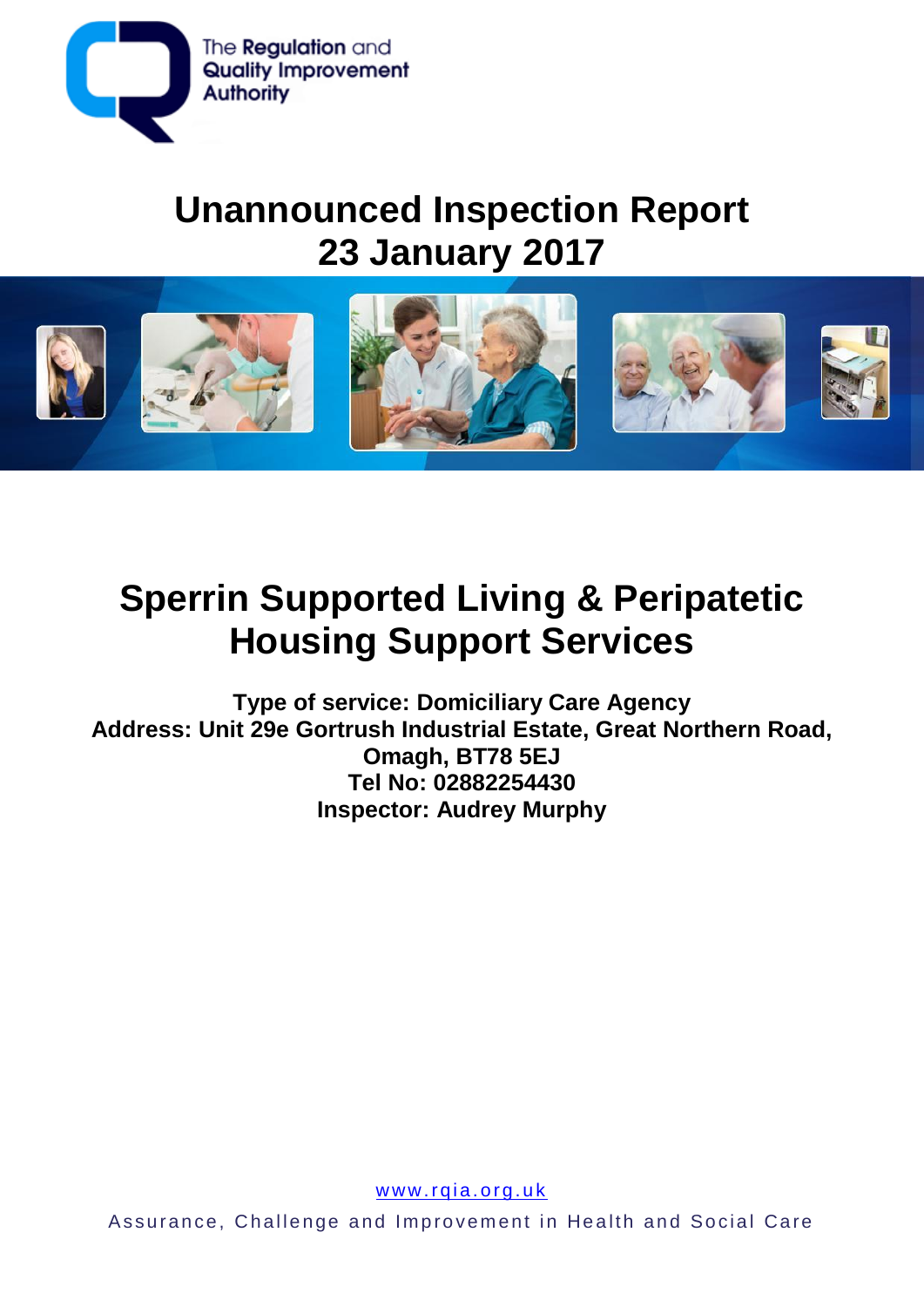## **1.0 Summary**

An unannounced inspection of Sperrin Supported Living & Peripatetic Housing Support Services took place on 23 January 2017 from 09:45 to 15:45.

The inspection sought to assess progress with any issues raised during and since the last inspection and to determine if the agency was delivering safe, effective and compassionate care and if the service was well led.

Sperrin Supported Living & Peripatetic Housing Support Services is a domiciliary care agency which provides a range of supported living services, housing support and personal care services to individuals living in the local area.

At the request of the people who use Positive Futures services, Positive Futures has requested that RQIA refer to these individuals as 'the people supported'.

## **Is care safe?**

The delivery of safe care was evident during the inspection and the agency has in place arrangements to ensure the supply of appropriately skilled and experienced staff. The agency involves the people supported in ensuring that new workers are inducted effectively and staff expressed high levels of satisfaction with the induction, training and ongoing support they receive. Three of the people supported met with the inspector and expressed high levels of satisfaction with the quality of the services provided and with the skills and experience of the staff. The agency has a range of measures in place to ensure that the people supported are safeguarded from harm and has demonstrated compliance with policies, procedures and the minimum standards in relation to the provision of safe care.

There were no areas for quality improvement in the provision of safe care.

## **Is care effective?**

The agency's delivery of effective care was evident during the inspection and individuals receiving support highlighted their involvement in the planning of their care and support and the positive outcomes for them. The care and other records examined evidenced regular consultations with the people supported and or their representatives and the regular review of the care and support provided.

There were no areas for quality improvement in the provision of effective care.

## **Is care compassionate?**

The agency's delivery of compassionate care was evident from discussions with staff and with the people supported who participated in the inspection. The agency's records also reflected person centred approaches to planning care and there was strong evidence of the preferences and choices of the people supported being at the centre of service provision. Staff were observed interacting with some of the people supported in a friendly and respectful manner.

There were no areas for quality improvement in the provision of compassionate care.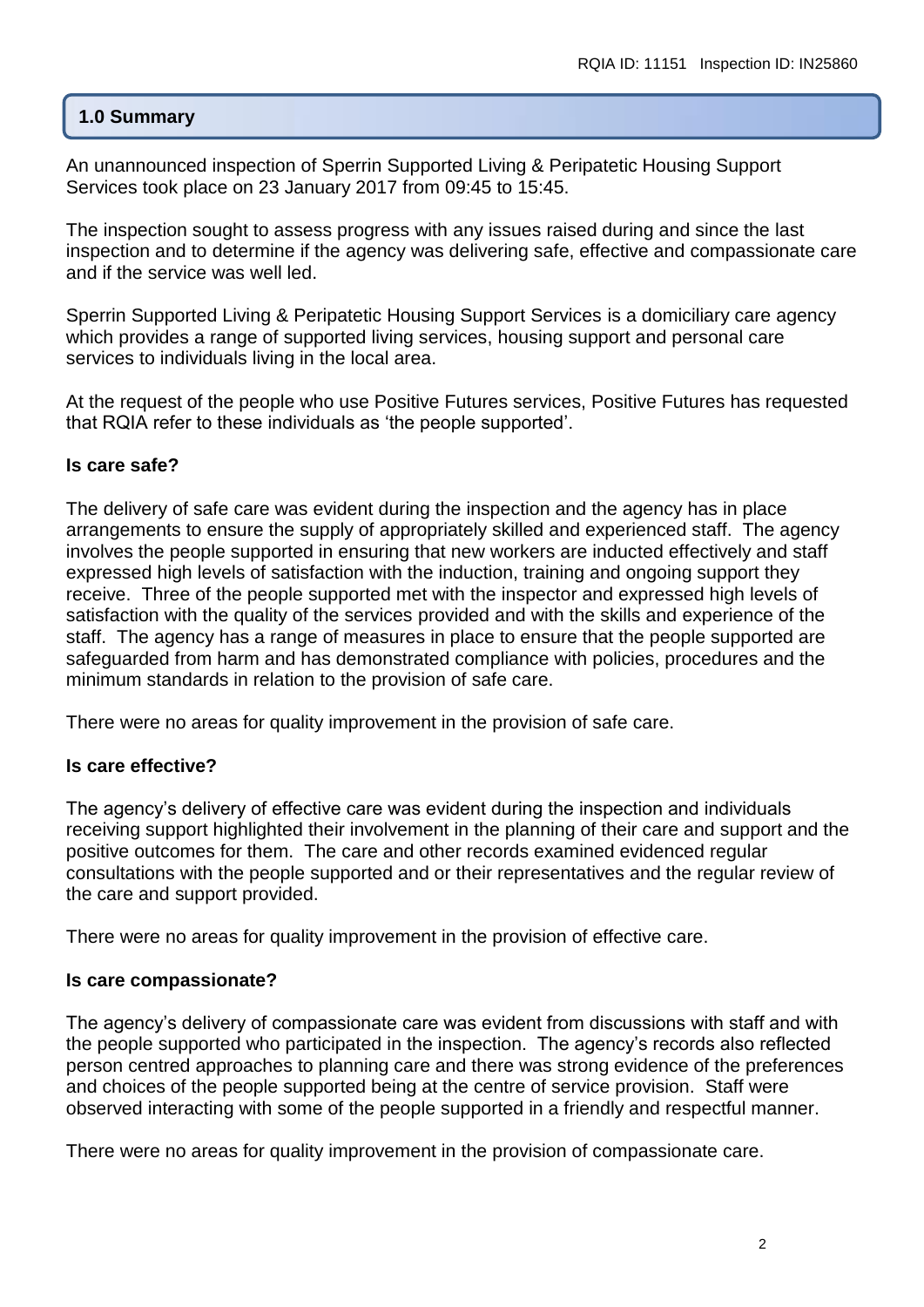## **Is the service well led?**

The agency's management and leadership arrangements were examined during the inspection. Staffing provision within the service was noted to be stable and staff spoke positively about the support and guidance available at all times from management.

The registered person has effective management and governance systems in place to ensure that the needs of the people supported are met and quality improvement systems are maintained. Agency staff are aware of their roles and responsibilities and there are clear lines of accountability within the organisational structure.

There were no areas for quality improvement in the provision of well led care.

This inspection was underpinned by the Domiciliary Care Agencies Regulations (Northern Ireland) 2007 and the Domiciliary Care Agencies Minimum Standards.

| 1.1 Inspection outcome |  |
|------------------------|--|
|                        |  |

|                                         | <b>Requirements</b> | <b>Recommendations</b> |
|-----------------------------------------|---------------------|------------------------|
| Total number of requirements and        |                     |                        |
| recommendations made at this inspection |                     |                        |

This inspection resulted in no requirements or recommendations being made. Findings of the inspection were discussed with Bronagh McNelis, Acting Manager, as part of the inspection process and can be found in the main body of the report.

Enforcement action did not result from the findings of this inspection.

## **1.2 Actions/enforcement taken following the most recent inspection**

There were no further actions required to be taken following the most recent inspection.

| Registered organisation/registered<br>person:<br>Positive Futures/Ms Agnes Philomena Lunny | <b>Registered manager:</b><br><b>Ms Bronagh McNelis</b> |
|--------------------------------------------------------------------------------------------|---------------------------------------------------------|
| Person in charge of the agency home at<br>the time of inspection:<br>Ms Bronagh McNelis    | Date manager registered:<br>Acting - No Application     |

#### **3.0 Methods/processes**

Prior to inspection the following records were analysed:

Notifiable events reported to RQIA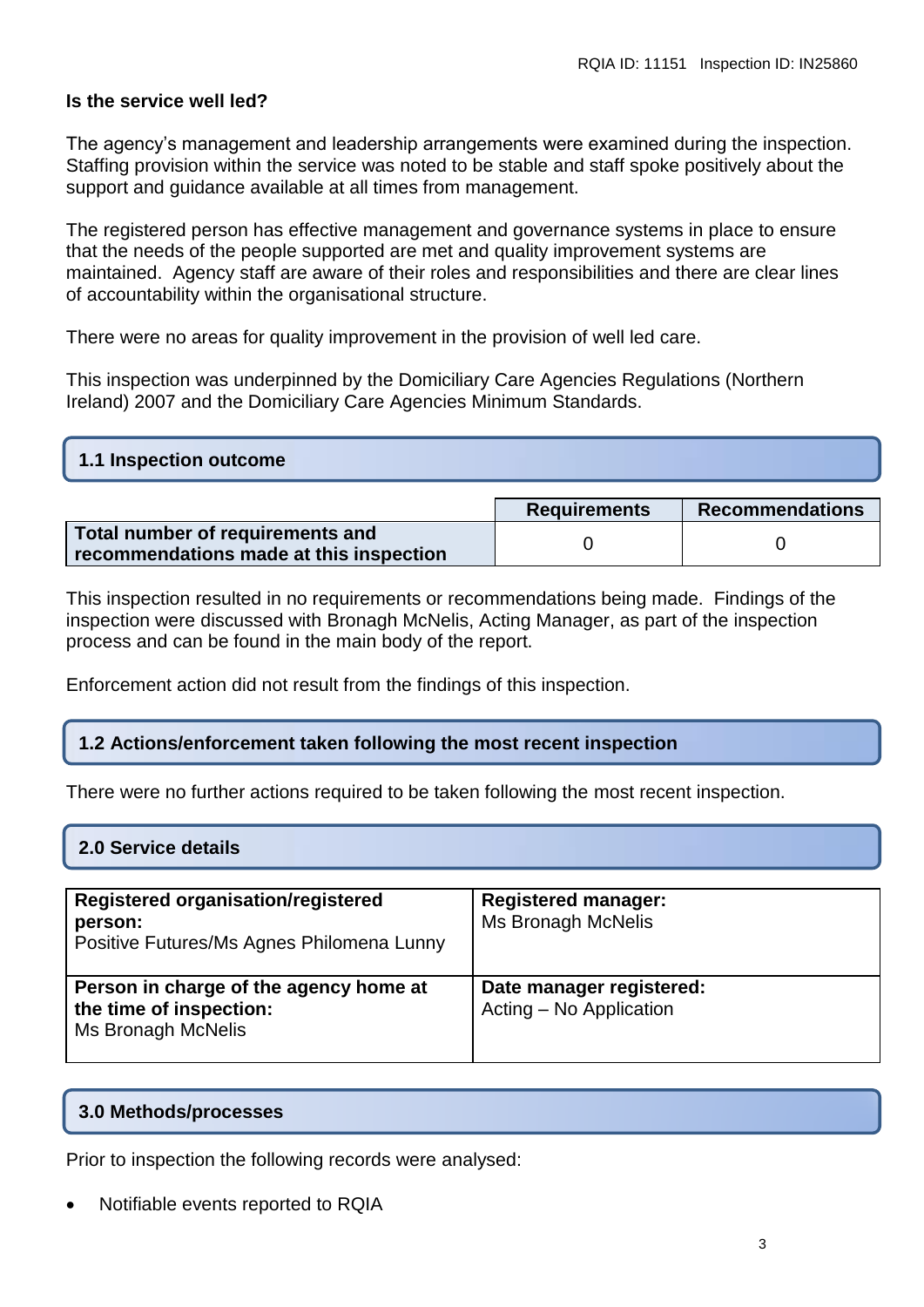- Complaints records submitted to RQIA
- The previous inspection report.

During the inspection the inspector met with three of the people supported by Positive Futures and with the acting manager, three support staff and the acting operations manager.

On the day of the inspection questionnaires were given to the acting manager for distribution to staff and to the people supported by Positive Futures. Four staff members and five of the people supported returned a questionnaire to RQIA. The views of staff and the people supported have been incorporated into the body of this report.

On the day of the inspection the following records were examined:

- The agency's statement of purpose
- Information Handbook Positive Futures Supported Living Services
- Two care records
- **Person Centred Supervision Policy and Procedure**
- Staff induction records
- Staff training records
- Positive Futures Foundation Programme
- Recruitment and Selection Policy
- Adult Safeguarding Policy and Adult Safeguarding Procedure
- Staff meeting records
- Records of meetings with the people supported
- Job descriptions
- Person Centred Review and Planning Policy
- Support planners
- Monthly quality monitoring reports
- Learning and Development Policy
- Complaints policy and procedure
- Policy on record keeping and information security
- Risk management policy and procedure
- Challenging Bad Practice at Work (Whistleblowing policy)
- Positive Behaviour Management Guidance
- Annual Quality Review report
- Human Rights and Restrictive Practices Procedure.

## **4.0 The inspection**

#### **4.1 Review of requirements and recommendations from the most recent inspection dated 09 September 2017**

The most recent inspection of agency was an unannounced care inspection. There were no areas for quality improvement arising from the most recent inspection.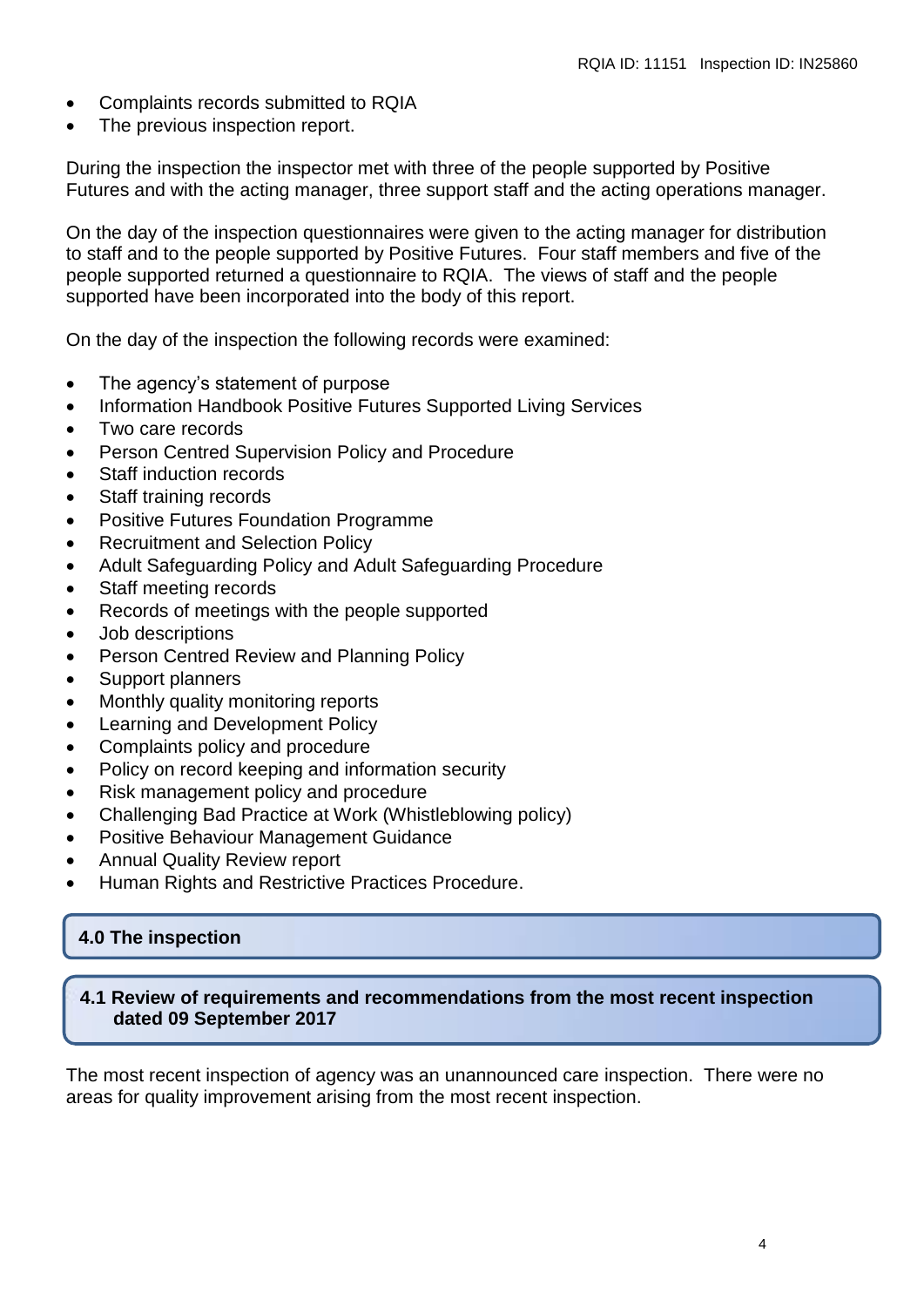## **4.3 Is care safe?**

The agency's registered premises are located at Unit 29e Gortrush Industrial Estate, Great Northern Road, Omagh and are suitable for the purposes of the agency.

Agency staffing consists of the acting manager, a deputy manager, senior support staff and support workers. The inspector was advised that a recruitment exercise is underway for additional support staff.

The agency's induction arrangements were examined and discussed with staff members who reported very positive experiences of their induction provided. Staff described their structured induction programme and a range of shadowing experiences alongside training and guidance in the care and support of individuals. Staff also reported having access to more experienced and senior staff during their induction period and having opportunities to reflect on learning and experiences obtained during their induction.

The inspector was advised that staff are 'matched' with individuals receiving support and the induction records reflected the involvement of the people supported in the matching process. Induction booklets had been developed to support individuals to familiarise new workers with the individual's preferences and routines. Other induction records included details of the structured induction programme last at least two weeks and the new worker's reflections on their induction experience.

Agency staff complete the Positive Futures Foundation Programme (PFFP) which has been developed in accordance with the Northern Ireland Social Care Council's Induction standards. Completion of the PFFP is signed off by the staff member and their manager.

The agency has a Probationary Period Policy and Probationary Review Procedure; this sets out the timescales within which the new worker's performance and competence are reviewed and a range of outcomes including confirming in post and extending the probationary period.

The inspector was advised of the staffing arrangements across a number of addresses where the people supported were residing. The agency provides support to individuals with a range of needs with some individuals in receipt of one to one support in their own home. The supply of staff to meet the needs of all of the people supported was discussed with staff and with the people supported, all of whom indicated that there are at all times adequate numbers of experienced staff available.

The agency has an 'on call policy' and procedure and this sets out the arrangements for contacting management and senior Positive Futures staff in out of hours situations. Staff who participated in the inspection advised the inspector that they always have access to senior staff and would be confident of an appropriate and timely management response.

The agency's Recruitment and Selection Policy was examined and the procedures followed were in accordance with the regulations and minimum standards.

The agency has in place suitable arrangements for using recruitment agencies for the short term supply of workers and a pre-approval checklist had been developed which outlines the range of information relating to the fitness of workers outlined in the regulations.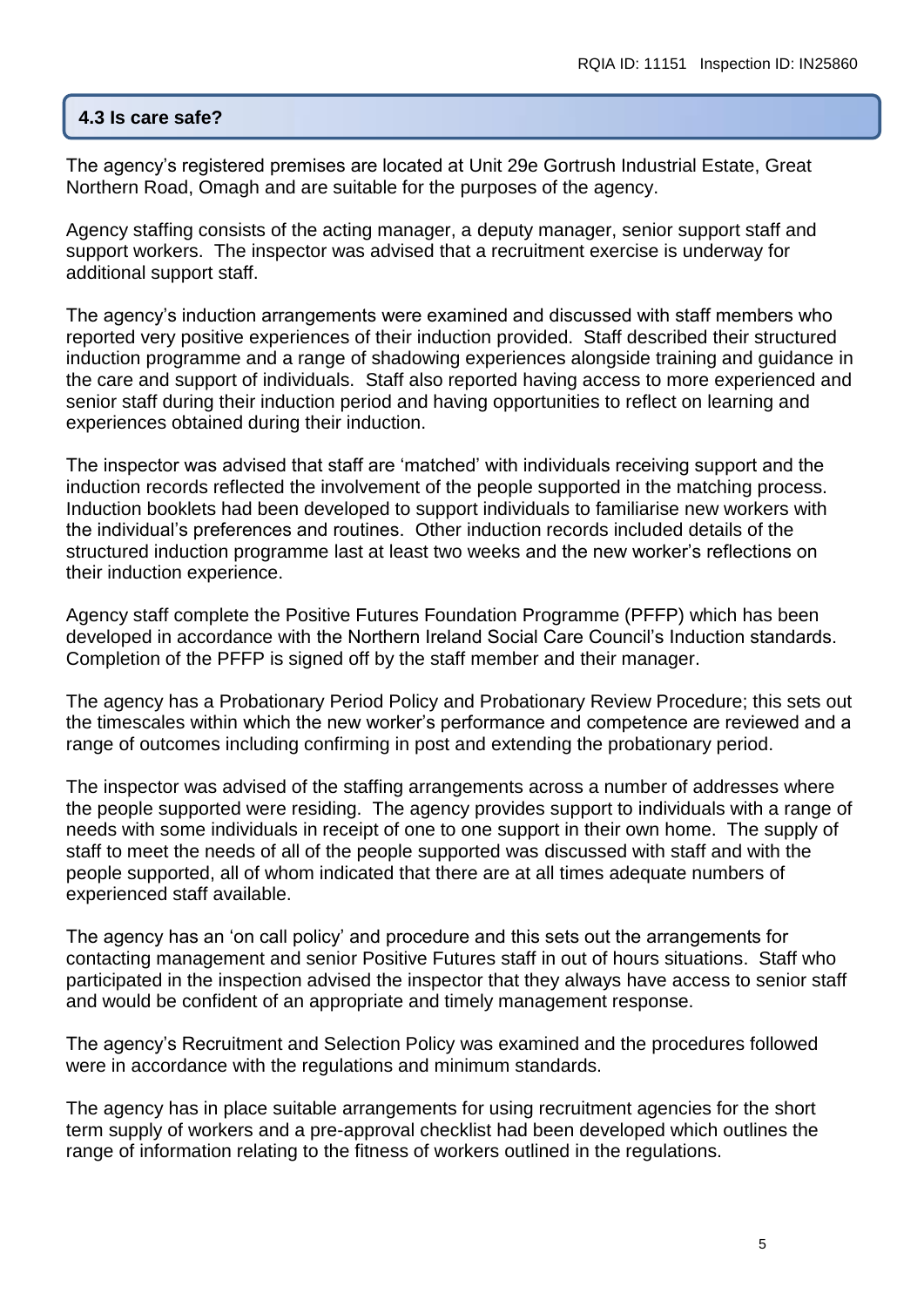The inspector was advised the staff from other agencies are interviewed prior to their induction and complete a structured induction programme lasting at least three days prior to being supplied to work with the people supported. The acting manager advised that staff from other agencies haven't been used since July 2016.

The agency's Person Centred Supervision Policy and Procedure was examined and an addendum to the policy was noted in relation to the frequency of supervision which was stated as a minimum of 12 weekly with new staff potentially requiring more frequent supervision. Staff who participated in the inspection confirmed they receive supervision on a regular basis and records examined evidenced discussions with staff during supervision relating to responsibilities, performance, support, learning and what has gone well. Senior staff also make a record of any instances where staff supervision is deferred including the reason and the rescheduled date.

The agency maintains Guidance on Person Centred Staff Management – Performance Management and Development Policy and records of senior staff meetings reflected the oversight of the provision of staff supervision and observation of practice.

There were objectives and personal development plans in place for staff and objectives had been set in accordance with the individuals' role and areas of responsibilities. Mid-year review of objectives was also evident from the records and from speaking with staff.

The agency has an Adult Safeguarding Policy and an Adult Safeguarding Procedure, both of which reference the regional policy "Adult Safeguarding: Prevention and Protection in Partnership" (2015). Staff who met with the inspector were knowledgeable in this area and were familiar with the terminology in the regional policy. The inspector discussed safeguarding referrals that had been made to the HSC Trust and a range of steps that had been taken in conjunction with the HSC Trust to put in place protection plans.

All of the staff who returned a questionnaire indicated that they were very satisfied that the people supported are safe and protected from harm and that they have received training, supervision and appraisal appropriate to their role.

Feedback received through questionnaires from the people supported also indicated satisfaction with the agency's provision of safe care.

Staff who met with the inspector indicated that they had received adequate training and guidance in relation to the needs of the people supported. One staff member who returned a questionnaire suggested that more training in the area of mental health would be beneficial to them.

The agency has a Learning and Development Policy and Training Needs Analysis Guidance for Managers which sets out a pathway for training needs to be identified including through supervision and staff meetings.

The inspector was advised that two of the people supported had consented to the inspector examining their care records. The records contained HSC Trust needs and risk assessments and information relating to restrictive practices.

#### **Areas for improvement**

No areas for improvement were identified during the inspection.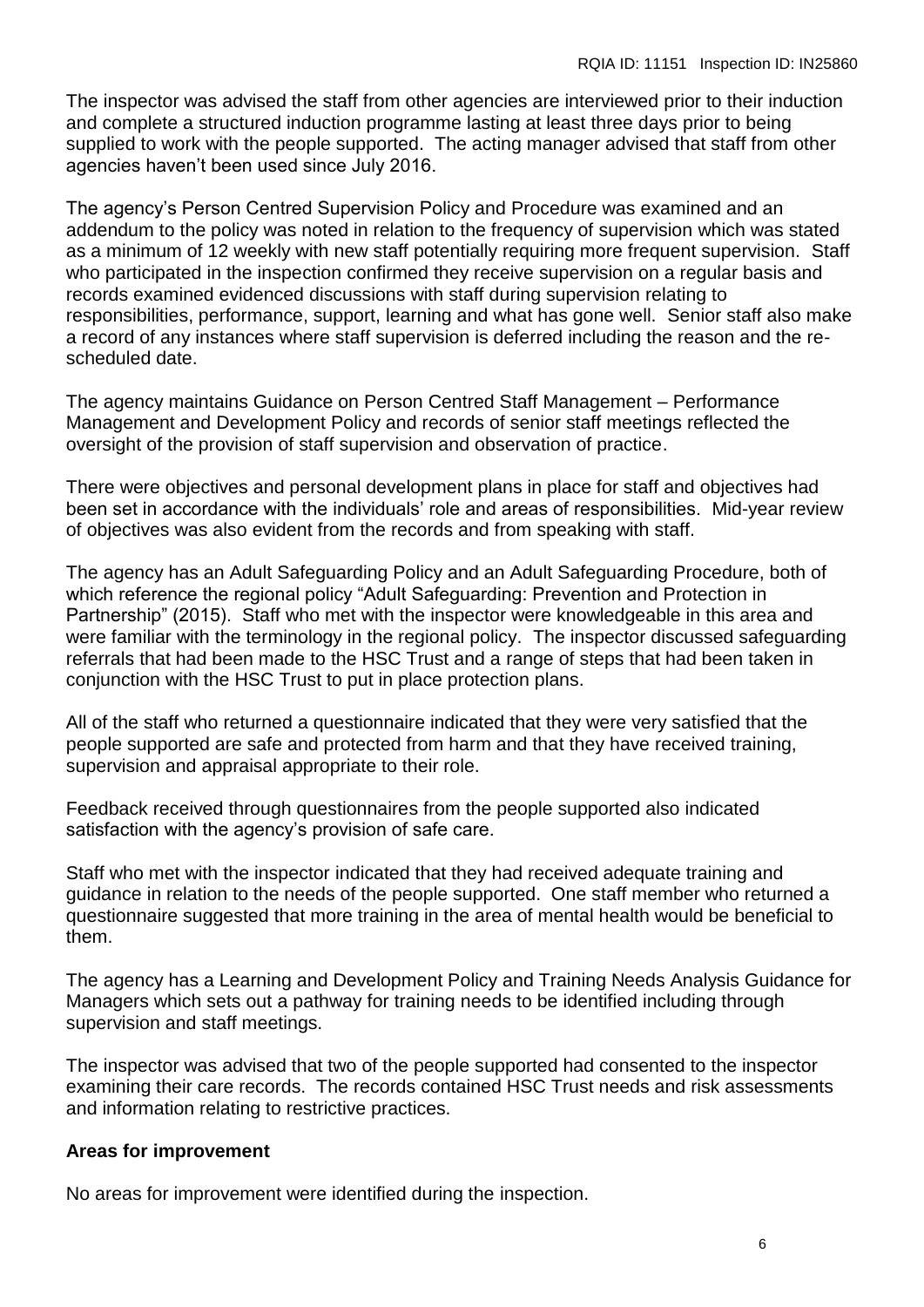#### **4.4 Is care effective?**

The agency maintains a policy on record keeping and information security and the records examined during the inspection reflected compliance with this.

The agency has a Person Centred Portfolio Policy and Guidance which sets out the structure and content of the information for each person supported. The guidance refers to person centred information to be used in each person's information including learning logs, active support daily records, personalised support planner, how best to support the individual and decision making information.

The guidance also highlights the necessity of ensuring that the information within the person centred portfolio is in accordance with any HSC Trust care plan.

The care records examined contained a range of person centred information and referral information, and the HSC Trust care plan. There were person centred risk assessments and a restrictive practice agreement form, annual review records, records of HSC Trust case discussion meetings and outcomes, an information handbook and support agreement – both of which had been produced in a user friendly format with pictures and explanations of support provided and any charges.

The inspector was advised that the needs of the people supported are reviewed on a regular basis and that person centred reviews are convened for each individual supported at appropriate intervals and at least annually. The inspector noted detailed guidance for staff to ensure that the person supported is involved in the preparation for and the outcomes of the meeting.

Two of the people supported met with the inspector and described some of the outcomes of their participation in 'The Life I Want' which had enabled them to have more control over the support received. Staff also indicated that the people supported are encouraged to personalise their support and to identify 'just the right support' and that this is undertaken in conjunction with the HSC Trust.

The agency's Statement of Purpose was examined and had been revised in June 2016. The Statement of Purpose outlined the range and nature of services provided. The agency has an Information Handbook for the people supported and this has been produced in an easy read format.

The agency's records of quality monitoring undertaken on behalf of the registered person were examined and noted to be detailed and contained a summary of the views of staff, relatives and professionals in relation to the quality of service provision. Quality monitoring also includes an overview of a range of information relating to incidents, staffing levels, training and staff supervision.

The agency maintains records of staff meetings and senior staff meetings. The records reflected monthly staff meetings and discussion of a range of matters including good practice identified, policy updates, risk register, safeguarding, training, the people supported, shared learning, challenging poor practice and confidentiality.

There was also evidence of additional meetings held with smaller groups of staff to discuss matters specific to individuals receiving support.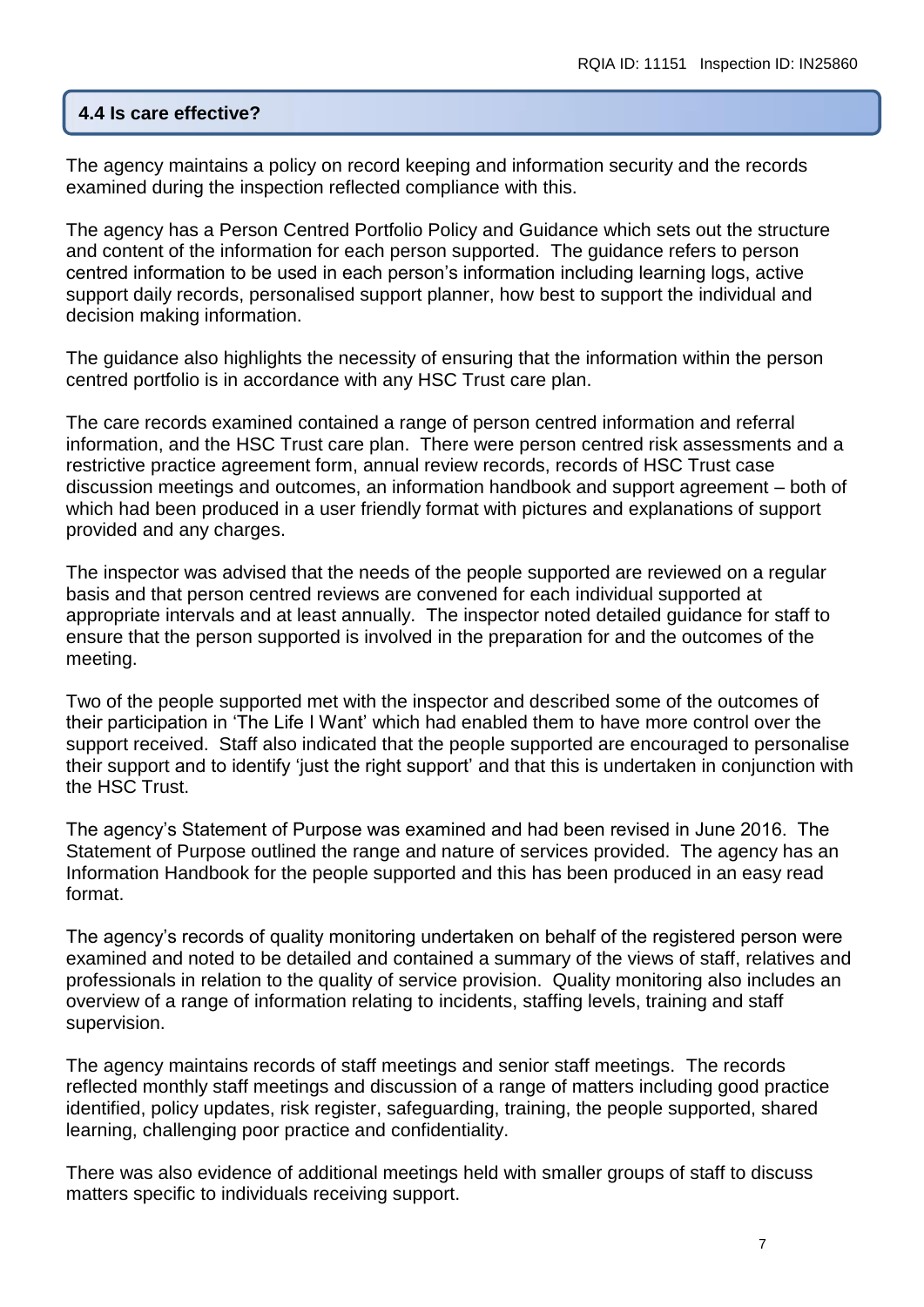Staff who met with the inspector confirmed they have very supportive working relationships with agency management and were complimentary of the approach taken by management to support them.

All of the staff who returned a questionnaire indicated high levels of satisfaction with this aspect of service provision. The people supported also indicated in returned questionnaires that they were satisfied that they are involved in the review of their care needs and in the development of their plan of care.

#### **Areas for improvement**

No areas for improvement were identified during the inspection.

#### **4.5 Is care compassionate?**

The agency's arrangements for ensuring that the people supported by Positive Futures are treated with dignity and respect were discussed with staff and some people supported during the inspection. Staff highlighted their role in ensuring that the preferences of the people supported are sought and that each person receives individualised support. Staff who met with the inspector also highlighted the importance of confidentiality and ensuring that the decision making capabilities of the people supported are maximised.

The person centred tools within the care records provided further evidence of individualised support plans being developed in conjunction with the people supported. The people supported are consulted on a regular basis and are involved in the selection of staff supplied to work with them. The agency has developed induction booklets with the people supported to facilitate them to induct new workers to their home, preferences and routines.

The agency maintains a Human Rights and Restrictive Practices Procedure and this provides a definition of a restrictive practice and a framework for staff to follow when a person supported lacks capacity. Restrictive Practice agreements were in place and reflected the human rights implications of each restrictive practice.

The agency has Positive Behaviour Management Guidance which outlines the steps to be taken by staff in the event of behaviour that challenges. The guidance identifies a number of potential causes of behaviour that challenges and references the human rights implications of restrictive practices.

The inspector spoke with three of the people supported by Positive Futures, all of whom spoke fondly of agency staff and confirmed that they have opportunities to speak with staff and to have their views taken into account. The people supported also referenced their involvement in the quality monitoring activity within the service.

Questionnaires returned by the people supported and agency staff indicated high levels of satisfaction with the provision of compassionate care.

#### **Areas for improvement**

No areas for improvement were identified during the inspection.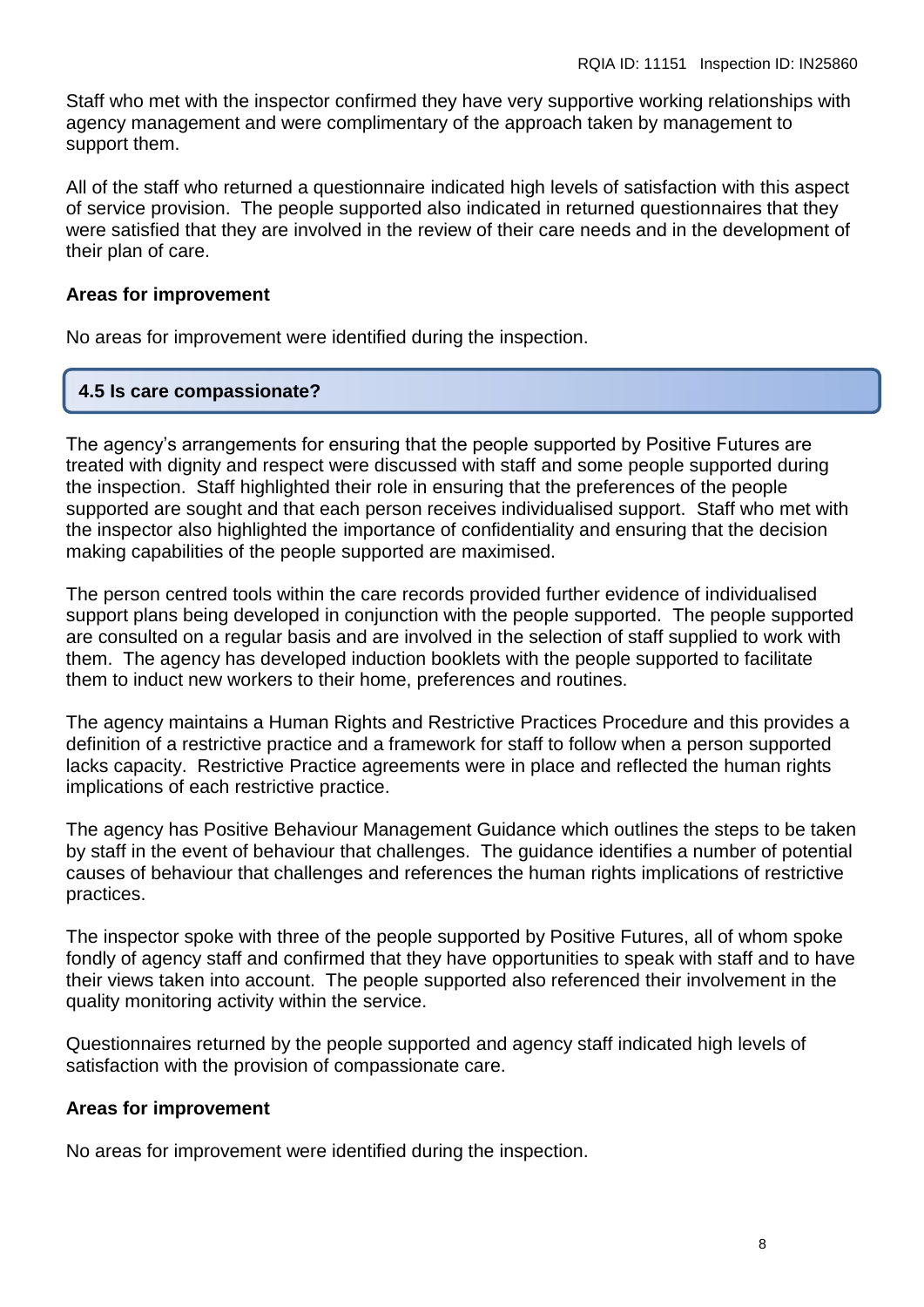#### **4.6 Is the service well led?**

At the time of the inspection the agency was being managed by Bronagh McNelis in the long term absence of the registered manager. The acting manager described the range of supports available to her from Positive Futures senior management and this was confirmed in discussions with an acting operations manager who was present on the day of the inspection.

The agency's organisational structure is outlined within the statement of purpose and Information Handbook Positive Futures Supported Living Services and the agency's job descriptions were available for examination.

The inspector examined a range of policies and procedures and it was evident that a review of these had been undertaken with plans in place to ensure that all policies and procedures are updated and where appropriate, revised in accordance with the frequency outlined in the minimum standards.

The agency's complaints arrangements were examined and were in accordance the standards. The inspector was advised that there had been no complaints received since the previous inspection. The people supported and staff who met with the inspector confirmed their understanding of the agency's complaints processes and advised that they wouldn't hesitate to speak with senior staff in the event of any dissatisfaction being experienced.

The agency has developed a 'It's Good to Speak Up' leaflet which is an easy read summary of the complaints procedure for the people supported.

The agency's Incident Management Policy – Incident reporting and investigation procedure provides guidance for staff to report incidents to relevant agencies including HSC Trusts and RQIA. Since the previous inspection the agency had notified RQIA of a number of incidents relating to the administration of medications; no further action was required in relation to these notifications. RQIA had also been notified of a number of incidents relating to behaviour management issues and discussion of these during the inspection provided satisfactory assurances that each incident had been managed in accordance with the agency's procedures and the minimum standards.

The acting manager advised the inspector of a range of performance information that she prepares on a monthly basis for senior management. This includes assurance in relation to the provision of staff supervision, induction, person centred reviews, use of agency staff and other 'metrics' that are reported on and explored during the monthly quality monitoring visits undertaken. Quality monitoring records evidenced contact with and a summary of the views of the people supported, relatives, HSC Trust and other professionals. It was good to note that the reports of quality monitoring also referenced areas of best practice identified and any recommendations for sharing or consolidating best practice.

The report of the agency's annual quality review (March 2016) was examined and this summarised the methods used to obtain the views of the people supported, their representatives and agency staff. The report included an overview of quality of service provision by the manager, a summary of monthly quality monitoring undertaken, a summary of views of staff, representatives and family members and the people supported. Recommendations for service improvements included progressing recruitment plans and further developing action plans aligned to identified outcomes within 'The Life I Want' process undertaken with the people supported.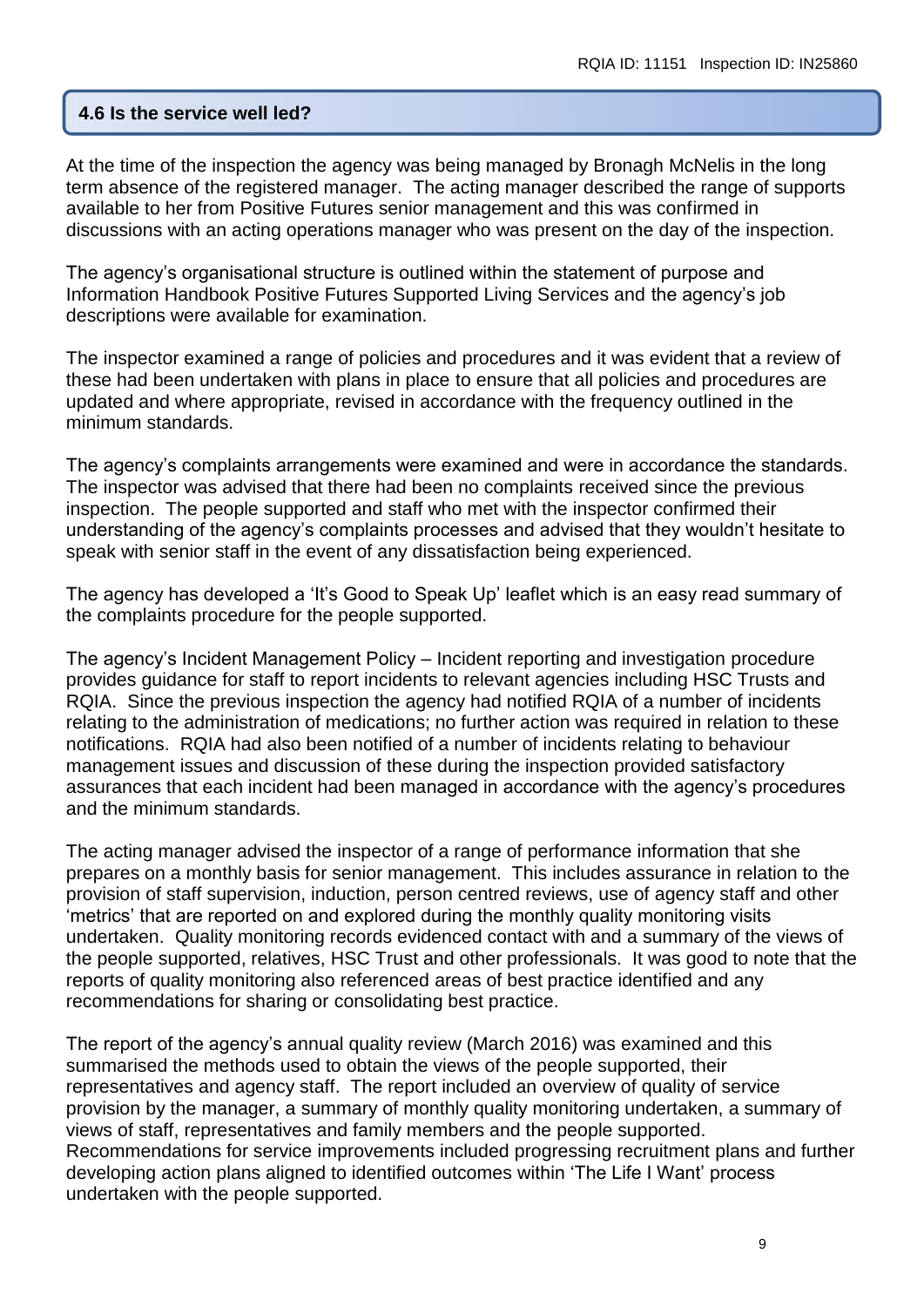The staff who returned a questionnaire indicated they were very satisfied with the management and leadership arrangements within the agency and the people supported also responded positively to this aspect of service provision.

#### **Areas for improvement**

No areas for improvement were identified during the inspection.

## **5.0 Quality improvement plan**

There were no issues identified during this inspection, and a QIP is neither required, nor included, as part of this inspection report.

It should be noted that this inspection report should not be regarded as a comprehensive review of all strengths and areas for improvement that exist in the service. The findings reported on are those which came to the attention of RQIA during the course of this inspection. The findings contained within this report do not exempt the registered provider from their responsibility for maintaining compliance with the regulations and standards.